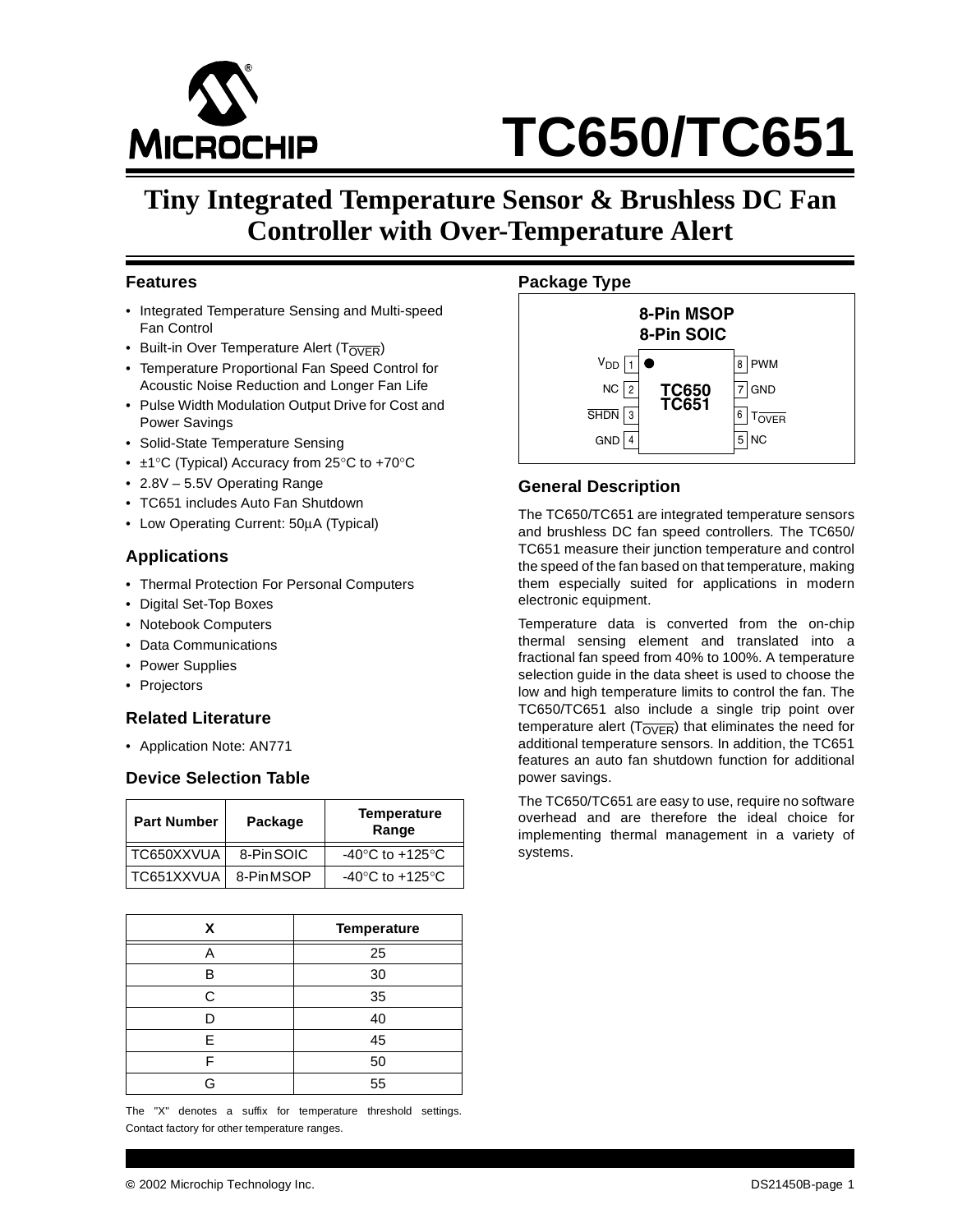## **TC650/TC651**

#### **Typical Application Diagram**

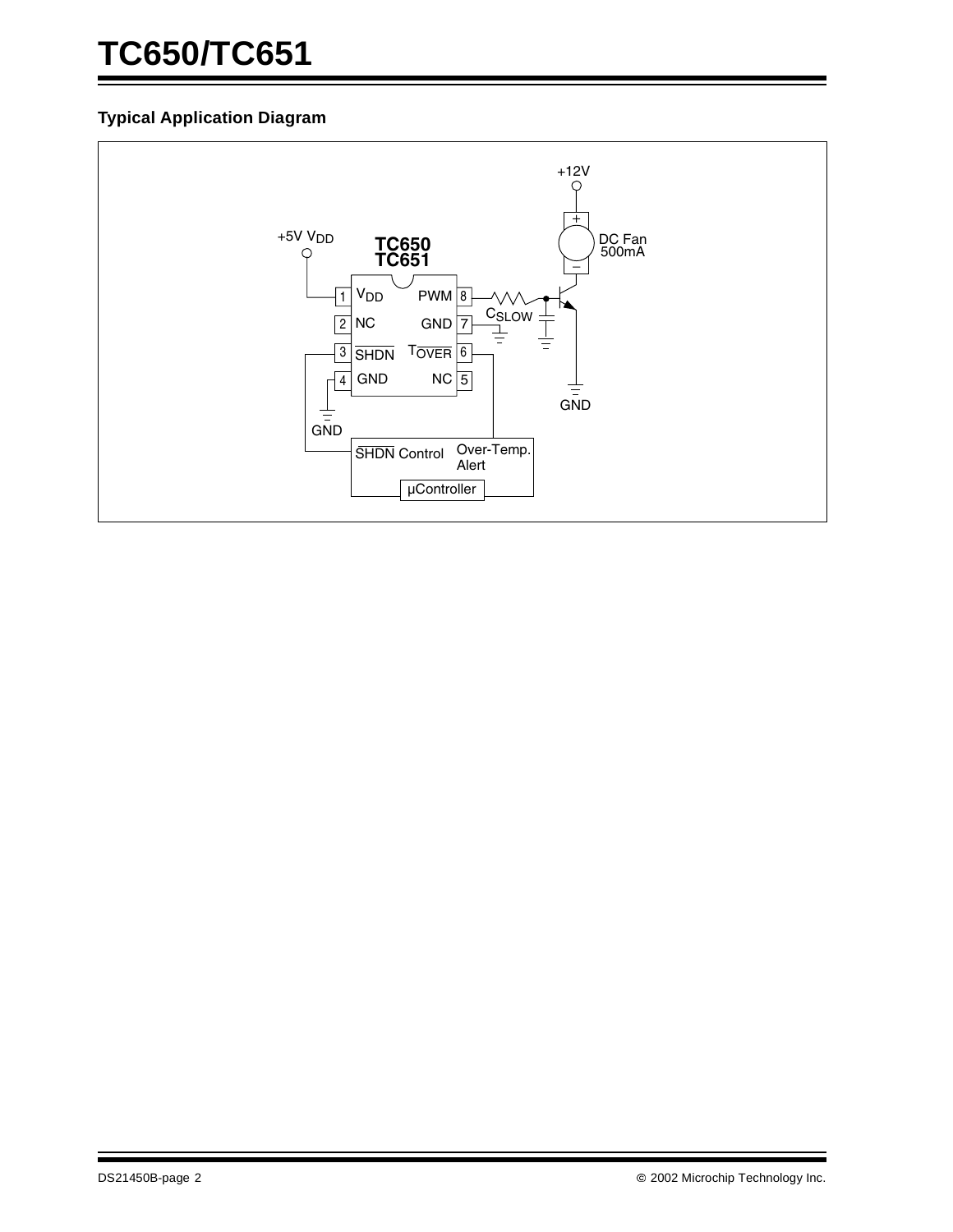#### **1.0 ELECTRICAL CHARACTERISTICS**

#### **Absolute Maximum Ratings\***

| Voltage On Any Pin  (GND – 0.3V) to $(V_{DD} + 0.3V)$ |  |
|-------------------------------------------------------|--|
| Package Thermal Resistance $(\theta_{JA})$ 250°C/W    |  |
| Operating Temperature Range -40°C to +125°C           |  |
|                                                       |  |

\*Stresses above those listed under "Absolute Maximum Ratings" may cause permanent damage to the device. These are stress ratings only and functional operation of the device at these or any other conditions above those indicated in the operation sections of the specifications is not implied. Exposure to Absolute Maximum Rating conditions for extended periods may affect device reliability.

#### **TC650/TC651 ELECTRICAL SPECIFICATIONS**

| <b>Electrical Characteristics:</b> $V_{DD} = 2.8V$ to 5.5V, $\overline{SHDN} = V_{DD}$ , $T_A = -40^{\circ}\text{C}$ to 125°C unless otherwise specified. |                                       |                          |                         |                          |                 |                                                     |
|-----------------------------------------------------------------------------------------------------------------------------------------------------------|---------------------------------------|--------------------------|-------------------------|--------------------------|-----------------|-----------------------------------------------------|
| Symbol                                                                                                                                                    | <b>Parameter</b>                      | Min                      | Typ.                    | Max                      | <b>Units</b>    | <b>Test Conditions</b>                              |
| $V_{DD}$                                                                                                                                                  | Supply Voltage                        | 2.8                      |                         | 5.5                      | V               |                                                     |
| $I_{DD}$                                                                                                                                                  | <b>Supply Current</b>                 | —                        | 50                      | 90                       | μA              | PWM, TOVER are open                                 |
| <b>SHDN Input</b>                                                                                                                                         |                                       |                          |                         |                          |                 |                                                     |
| $V_{\text{IH}}$                                                                                                                                           | SHDN Input High Threshold             | 65                       |                         | $\overline{\phantom{m}}$ | $\%V_{DD}$      |                                                     |
| $V_{IL}$                                                                                                                                                  | SHDN Input Low Threshold              |                          |                         | 15                       | $\%V_{DD}$      |                                                     |
| <b>PWM Output</b>                                                                                                                                         |                                       |                          |                         |                          |                 |                                                     |
| $\mathrm{V}_{\mathrm{OL}}$                                                                                                                                | PWM Output Low Voltage                |                          |                         | 0.3                      | $\vee$          | $I_{SINK} = 1mA$                                    |
| $V_{OL}$                                                                                                                                                  | PWM Output High Voltage               | $V_{DD}$ - 0.5           |                         |                          | $\vee$          | $I_{\text{SOURCE}} = 5 \text{mA}$                   |
| $t_{\mathsf{R}}$                                                                                                                                          | <b>PWM Rise Time</b>                  |                          | 10                      |                          | $\mu$ sec       | $I_{OH} = 5mA$ , 1nF from<br>PWM to GND             |
| $t_F$                                                                                                                                                     | <b>PWM Fall Time</b>                  |                          | 10                      |                          | usec            | $I_{OL}$ = 1mA, 1nF from<br>PWM to GND              |
| $f_{\text{OUT}}$                                                                                                                                          | <b>PWM Frequency</b>                  | 10                       | 15                      |                          | Hz              |                                                     |
| t <sub>STARTUP</sub>                                                                                                                                      | Start-up Time                         |                          | $32/f_{\text{OUT}}$     |                          | sec             | V <sub>DD</sub> Rises from GND,<br>or SHDN Released |
| <b>Temperature Accuracy</b>                                                                                                                               |                                       |                          |                         |                          |                 |                                                     |
| $T_{HACC}$                                                                                                                                                | <b>High Temperature Accuracy</b>      | $T_H - 3$                | $\mathsf{T}_\mathsf{H}$ | $T_H + 3$                | $^{\circ}C$     | Note 1                                              |
| $(T_H - T_L)$ ACC                                                                                                                                         | Temp. Range Accuracy                  | $-1.0$                   |                         | $+1.0$                   | °C              | $(T_H - T_L) \leq 20$ °C                            |
|                                                                                                                                                           |                                       | $-2.5$                   |                         | $+2.5$                   | $\rm ^{\circ}C$ | $(T_H - T_L) \ge 20$ °C                             |
| $T_{HYST}$                                                                                                                                                | Auto-shutdown Hysteresis              |                          | $(T_H - T_L)/5$         |                          | $\rm ^{\circ}C$ | TC651 Only                                          |
| T <sub>OVER</sub> Output                                                                                                                                  |                                       |                          |                         |                          |                 |                                                     |
| $V_{HI\underline{GH}}$                                                                                                                                    | T <sub>OVER</sub> Output High Voltage | $V_{DD}$ - 0.5           |                         |                          | $\vee$          | $I_{\text{SOURCE}} = 1.2 \text{mA}$                 |
| $V_{L\underline{OW}}$                                                                                                                                     | T <sub>OVER</sub> Output Low Voltage  |                          |                         | 0.4                      | $\vee$          | $I_{SINK} = 2.5mA$                                  |
| T <sub>OVER</sub> ACC                                                                                                                                     | Absolute Accuracy                     | $\overline{\phantom{0}}$ | $T_H + 10$              | $\overline{\phantom{0}}$ | $\rm ^{\circ}C$ | At Trip Point                                       |
| T <sub>OVER HYST</sub>                                                                                                                                    | <b>Trip Point Hysteresis</b>          |                          | 5                       |                          | $^{\circ}C$     |                                                     |

**Note 1:** Transition from 90% to 100% Duty Cycle.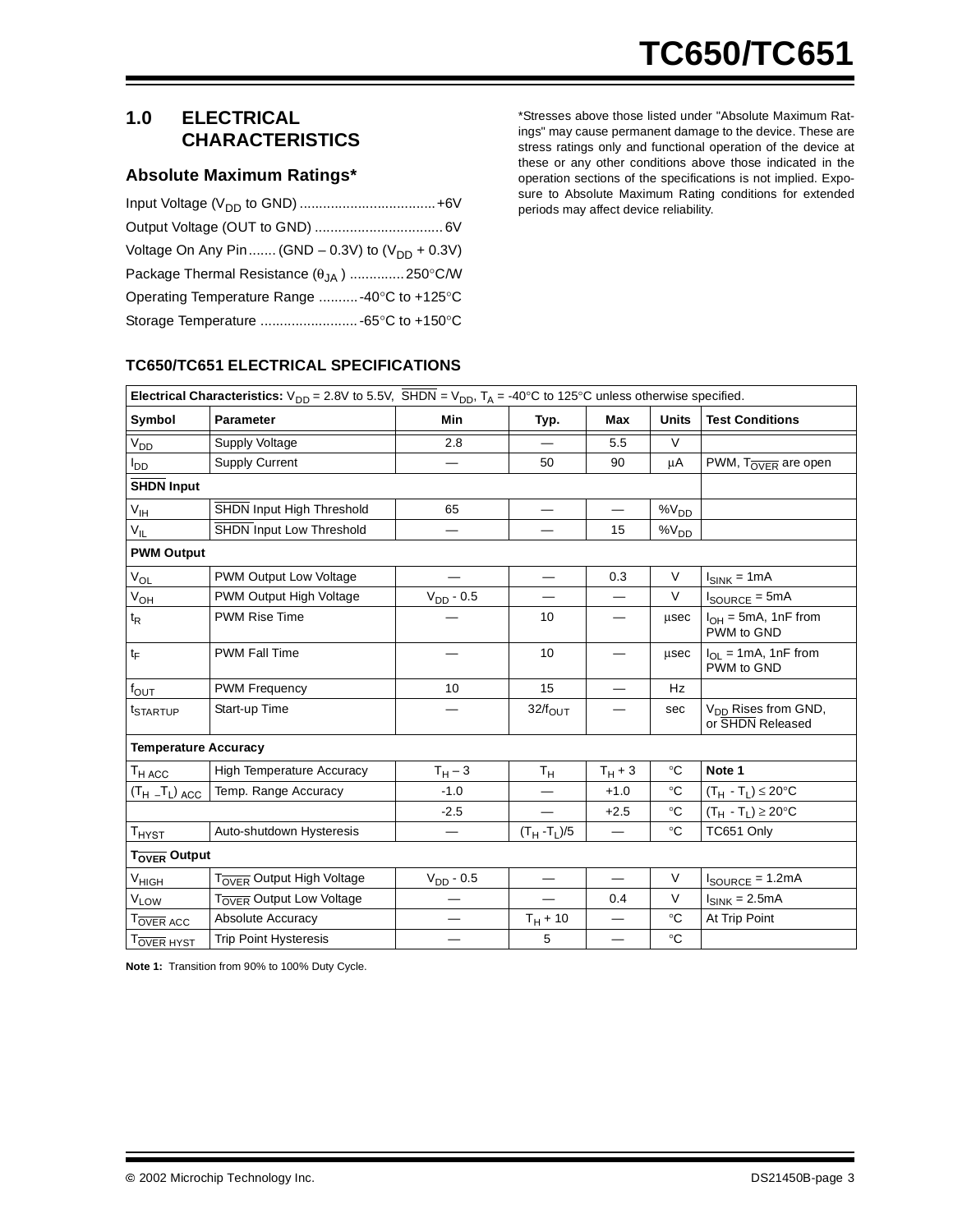#### **2.0 PIN DESCRIPTIONS**

The descriptions of the pins are listed in Table 2-1.

#### **TABLE 2-1: PIN FUNCTION TABLE**

| Pin No.<br>(8-Pin MSOP)<br>(8-Pin SOIC) | Symbol            | <b>Description</b>                                                                                                                                                                  |
|-----------------------------------------|-------------------|-------------------------------------------------------------------------------------------------------------------------------------------------------------------------------------|
|                                         | V <sub>DD</sub>   | Power Supply Input. May be independent of fan power supply.                                                                                                                         |
| 2                                       | NC.               | No Internal Connect.                                                                                                                                                                |
| 3                                       | <b>SHDN</b>       | Fan Shutdown, Active-Low Input. During Shutdown mode the chip still monitors temper-<br>ature and $T_{\overline{\text{OVER}}}$ is low if temperature rises above factory set point. |
| 4                                       | <b>GND</b>        | Ground. Ground return for all TC650/TC651 functions.                                                                                                                                |
| 5                                       | NC.               | No Connect.                                                                                                                                                                         |
| 6                                       | T <sub>OVER</sub> | Over-Temperature Alert, Active-Low Output.                                                                                                                                          |
|                                         | <b>GND</b>        | Ground.                                                                                                                                                                             |
| 8                                       | <b>PWM</b>        | PWM Fan Drive Output. Pulse width modulated rail-to-rail logic output. Nominal<br>Frequency is 15Hz.                                                                                |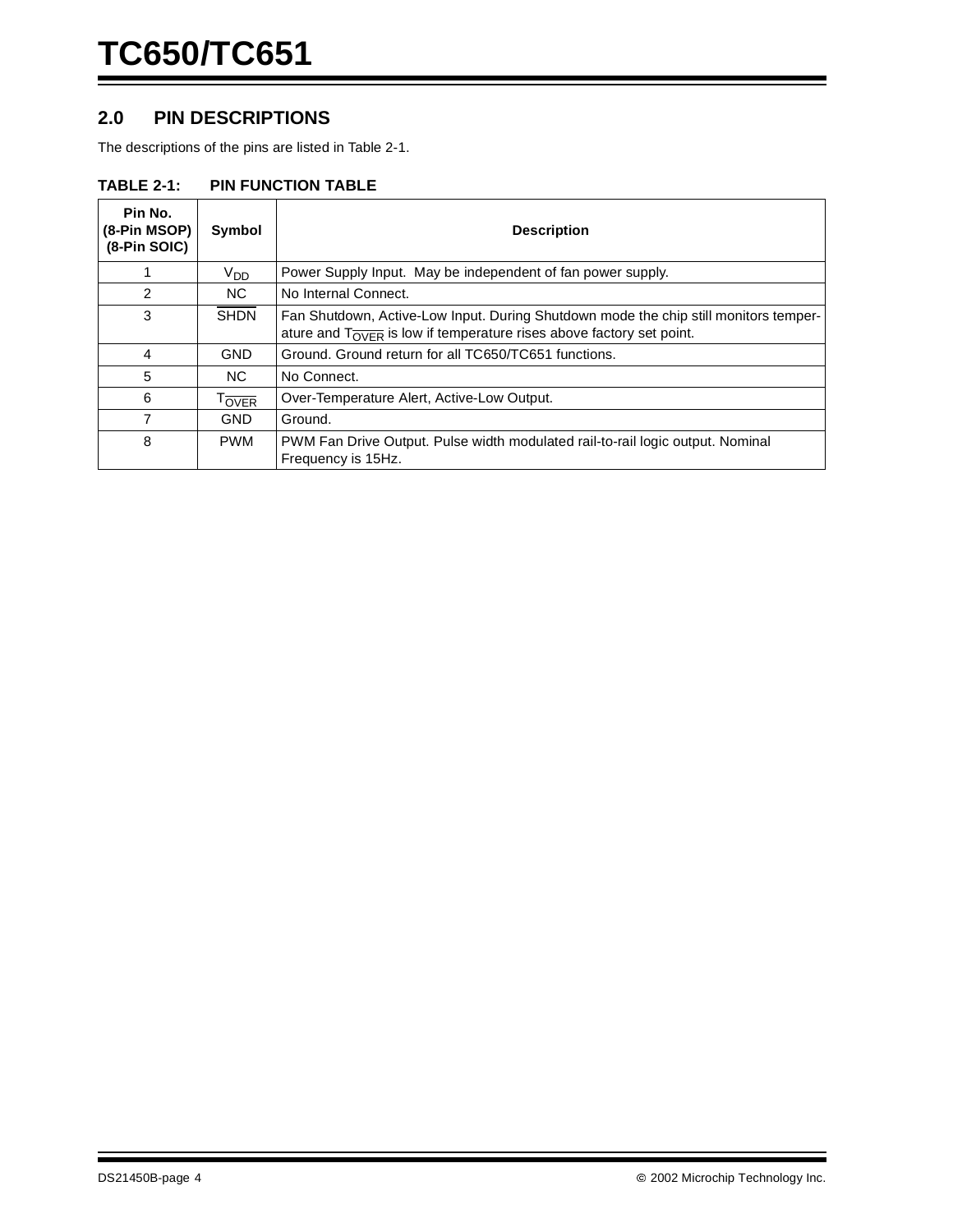#### **3.0 DETAILED DESCRIPTION**

The TC650/TC651 acquire and convert their junction temperature  $(T<sub>1</sub>)$  information from an on-chip solid-state sensor with a typical accuracy of  $\pm 1^{\circ}$ C. The temperature data is digitally stored in an internal register. The register is compared with pre-defined threshold values. The six threshold values are equally distributed over a pre-defined range of temperatures (see Table 3-1 and Table 3-2). The TC650/TC651 control the speed of a DC brushless fan using a fractional speed control scheme. The output stage requires only a 2N2222-type small-signal BJT for fans up to 300mA. For larger current fans (up to 1 Amp) a logic-level N-channel MOSFET may be used. In addition to controlling the speed of the fan, the TC650/TC651 include an on-chip over-temperature alarm  $(T_{\overline{OVER}})$  that gives a low signal when the temperature of the chip exceeds  $T_H$  by 10°C, (typical). This feature eliminates the need for a separate temperature sensor for over-temperature monitoring.

#### **TABLE 3-1: TEMPERATURE RANGE DEFINITION FOR TC650 (MINIMUM-SPEED MODE)**

| Temperature $(T = T_J)$ | <b>PWM Duty Cycle</b>       |  |  |
|-------------------------|-----------------------------|--|--|
| $T < T_1$               | 40%                         |  |  |
| $T_1$ < = T < $T_1$     | 50%                         |  |  |
| $T_1$ < = T < $T_2$     | 60%                         |  |  |
| $T_2$ < = T < $T_3$     | 70%                         |  |  |
| $T_3$ < = T < $T_4$     | 80%                         |  |  |
| $T_4$ < = T < $T_H$     | 90%                         |  |  |
| $T_H$ < = T < $T_{OV}$  | 100%                        |  |  |
| $T_{\text{OV}}$ < = T   | 100% with Over Temp Alert   |  |  |
|                         | $(T_{\overline{OVER}} = L)$ |  |  |

#### **TABLE 3-2: TEMPERATURE RANGE DEFINITION FOR TC651 (AUTO-SHUTDOWN MODE)**

| Temperature $(T = T_1)$       | <b>PWM Duty Cycle</b>       |  |  |
|-------------------------------|-----------------------------|--|--|
| $T < T_1$                     | "OFF"                       |  |  |
| $T_1 < T 1 < T_1$             | 50%                         |  |  |
| $T_1$ < = T < $T_2$           | 60%                         |  |  |
| $T_2$ < =T < $T_3$            | 70%                         |  |  |
| $T_3$ < = T < $T_4$           | 80%                         |  |  |
| $T_4$ < = T < T <sub>H</sub>  | 90%                         |  |  |
| $T_H$ < = T < $T_{\text{OV}}$ | 100%                        |  |  |
| $T_{\text{OV}}$ < = T         | 100% with Over-Temp Alert   |  |  |
|                               | $(T_{\overline{OVER}} = L)$ |  |  |

**Note:**The temperature regions defined by the six temperature thresholds are pre-defined in the TC650/TC651 by means of trimming. Once a T<sub>L</sub> and T<sub>H</sub> are programmed, the  $T_1 - T_4$  thresholds are automatically equally spaced between  $T_L$  and  $T_H$ .

#### **FIGURE 3-1: FUNCTIONAL BLOCK**

### **DIAGRAM** T<sub>OVER</sub> SHDN



#### **3.1 PWM Output**

The PWM pin is designed to drive a low cost transistor or MOSFET as the low side power switching element in the system. This output has an asymmetric complementary drive and is optimized for driving NPN transistors or N-channel MOSFETs. Since the system relies on PWM rather than linear power control, the dissipation in the power switch is kept to a minimum. Generally, very small devices (TO-92 or SOT packages) will suffice. The frequency of the PWM is about 15Hz. The PWM is also the time base for the Start-up Timer (see paragraphs below). The PWM duty cycle has a range of 40% to 100% for the TC650 and 50% to 100% for the TC651.

#### **3.2 Start-Up Timer**

To ensure reliable fan start-up, the Start-up Timer turns PWM high for about 2 seconds whenever the fan is started from the off state. This occurs at power-up and when coming out of Shutdown mode.

#### **3.3** Over-Temperature Alert (T<sub>OVER</sub>)

This pin goes low when the  $T_H$  set point is exceeded by  $10^{\circ}$ C (typical). This indicates that the fan is at maximum drive and the potential exists for system overheating; either heat dissipation in the system has gone beyond the cooling system's design limits, or some FAULT exists such as fan bearing failure or an airflow obstruction. This output may be treated as a "System Overheat" warning and used to trigger system shutdown, or bring other fans to full speed in the system. The fan will continue to run at 100% speed while  $T_{\overline{OVER}}$  is asserted. Built-in hysteresis prevents  $T<sub>over</sub>$  from "chattering" when measured temperature is at or near the  $T_H$  + 10°C trip point. As temperature falls through the  $T_H$  + 10°C trip point, hysteresis maintains the  $T_{\overline{OVER}}$  output low until measured temperature is 5°C above the trip point setting.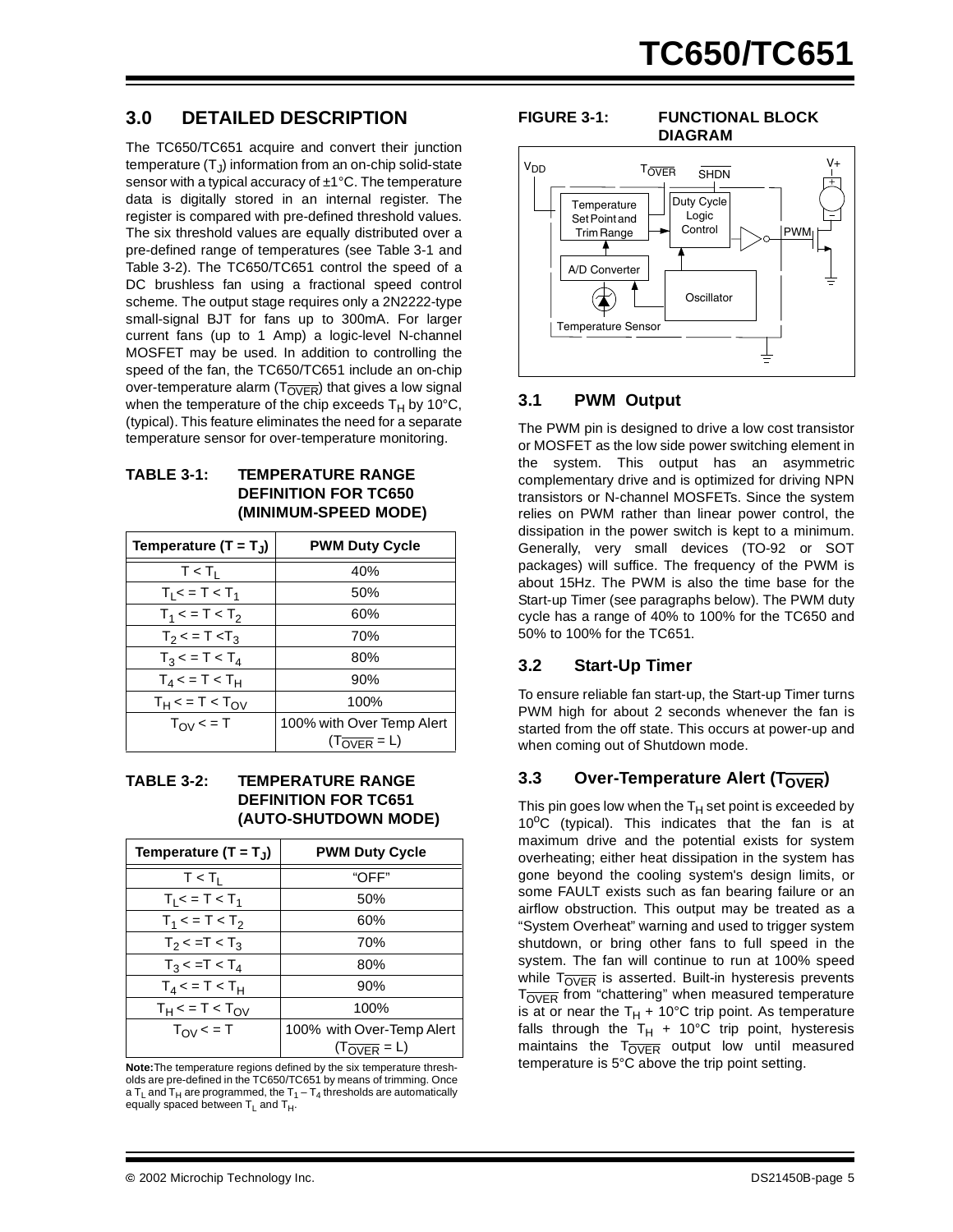#### **3.4 Shutdown (SHDN)**

The fan can be unconditionally shutdown by pulling low the SHDN pin. During shutdown, the PWM output is low. This is ideal for notebook computers and other portable applications when you need to change batteries and must not have the fan running at that time. Thermal monitoring and  $T_{\overline{OVER}}$  are still in operation during shutdown.  $I_{DD}$  shutdown current is around 50µA.

#### **3.5 Auto-Shutdown Mode**

The TC651 features auto-shutdown; when the temperature is below the factory set point at minimum speed  $(T_1)$ , PWM is low and the fan is automatically shut off (Auto-shutdown mode). This feature is ideal for notebook computers and other portable equipment that need to conserve as much battery power as possible and thus run a fan when it is only absolutely needed. The TC651 will continue to be active so as to monitor temperature for Tover. The TC651 exits Auto-shutdown mode when the temperature rises above the factory set point  $(T_1)$ .

#### **3.6 Temperature Selection Guide (Minimum Fan Speed/Full Speed)**

The five temperature regions defined by the six thresholds are defined in the TC650/TC651 by means of factory trimming. Once a  $T_L$  and  $T_H$  are set, the  $T_1$  –  $T<sub>4</sub>$  thresholds are automatically equally spaced between  $T_L$  and  $T_H$ .

| Temp.<br>Range | $T_{\mathsf{L}}$ | $T_{\mathsf{H}}$ | Part#     |
|----------------|------------------|------------------|-----------|
| $10^{\circ}$ C | 25               | 35               | AC        |
|                | 30               | 40               | BD        |
|                | 35               | 45               | <b>CE</b> |
| $15^{\circ}$ C | 25               | 40               | AD        |
|                | 30               | 45               | BЕ        |
|                | 35               | 50               | <b>CF</b> |
| $20^{\circ}$ C | 25               | 45               | AE        |
|                | 30               | 50               | ВF        |
|                | 35               | 55               | CG        |
| $30^{\circ}$ C | 25               | 55               | AG        |

**Note:** The **Bold Type** temperature settings are available for ordering. Contact factory for other temperature selections.

 $T_L$  and  $T_H$  can be selected in 5°C increments.  $T_H$  must be chosen at least 10<sup>o</sup>C higher than  $T_L$ .  $T_L$  can range anywhere from 25°C to 35°C.

As an example, suppose you wanted the fan to **run at 40% speed at 25**°**C** or less and go to **full speed at 45**°**C.** You would order the part number TC650AEVUA.

As another example, suppose you wanted the fan to **turn on at 30**°**C** and go to **full speed at 45**°**C.** You would order the part number TC651BEVUA.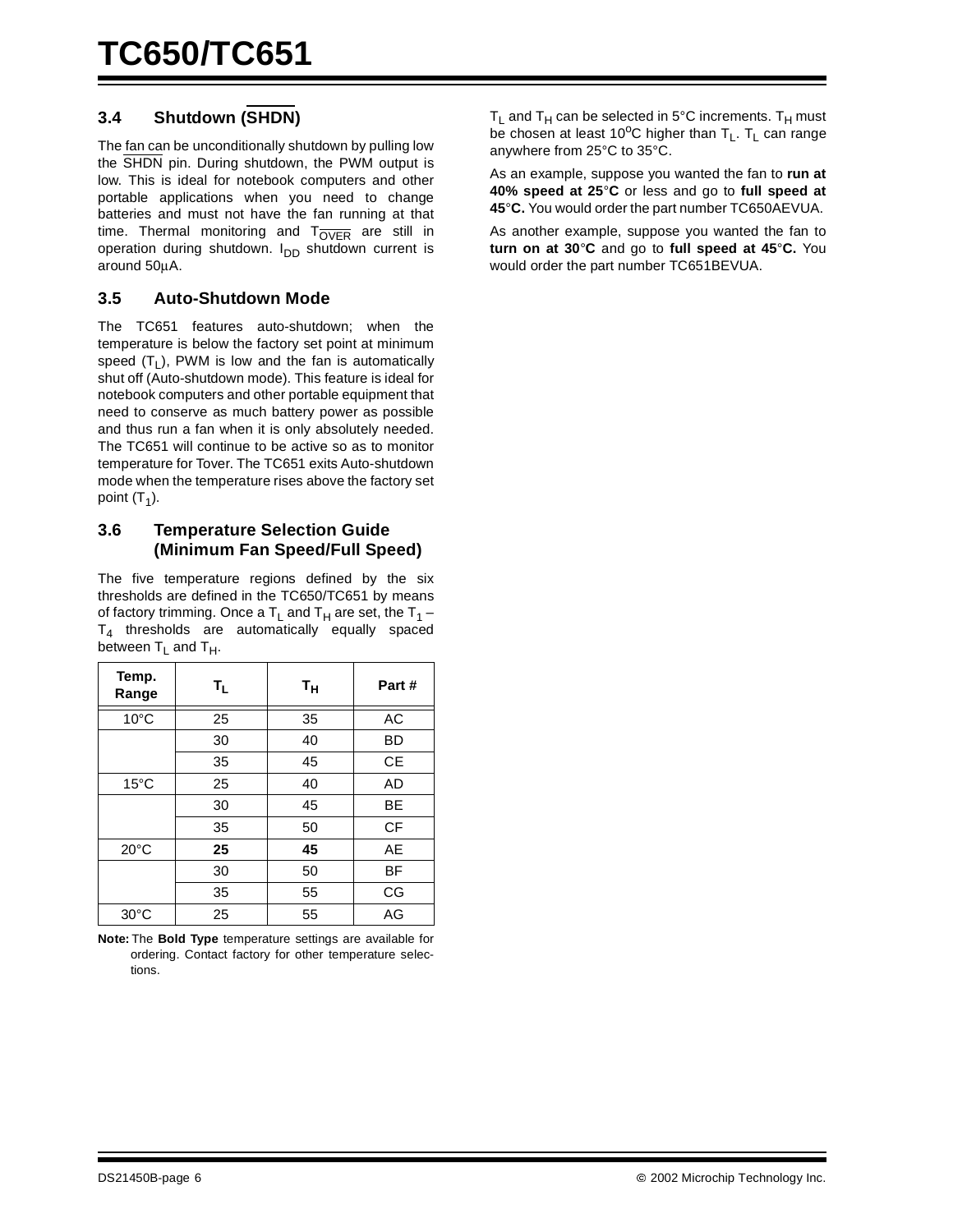#### **4.0 TYPICAL APPLICATIONS**

#### **4.1 Reducing Switching Noise**

For fans consuming more than 300mA, a slowdown capacitor (C<sub>SLOW</sub>) is recommended for reducing switching PWM induced noise (see Figure 4-1). The value of this capacitor should be 4.7µF to 47µF, depending on the fan current consumption.

See Application Note AN771 "Suppressing Acoustic Noise in PWM Fan Speed Control Systems" for more information.

**FIGURE 4-1: REDUCING SWITCHING NOISE**

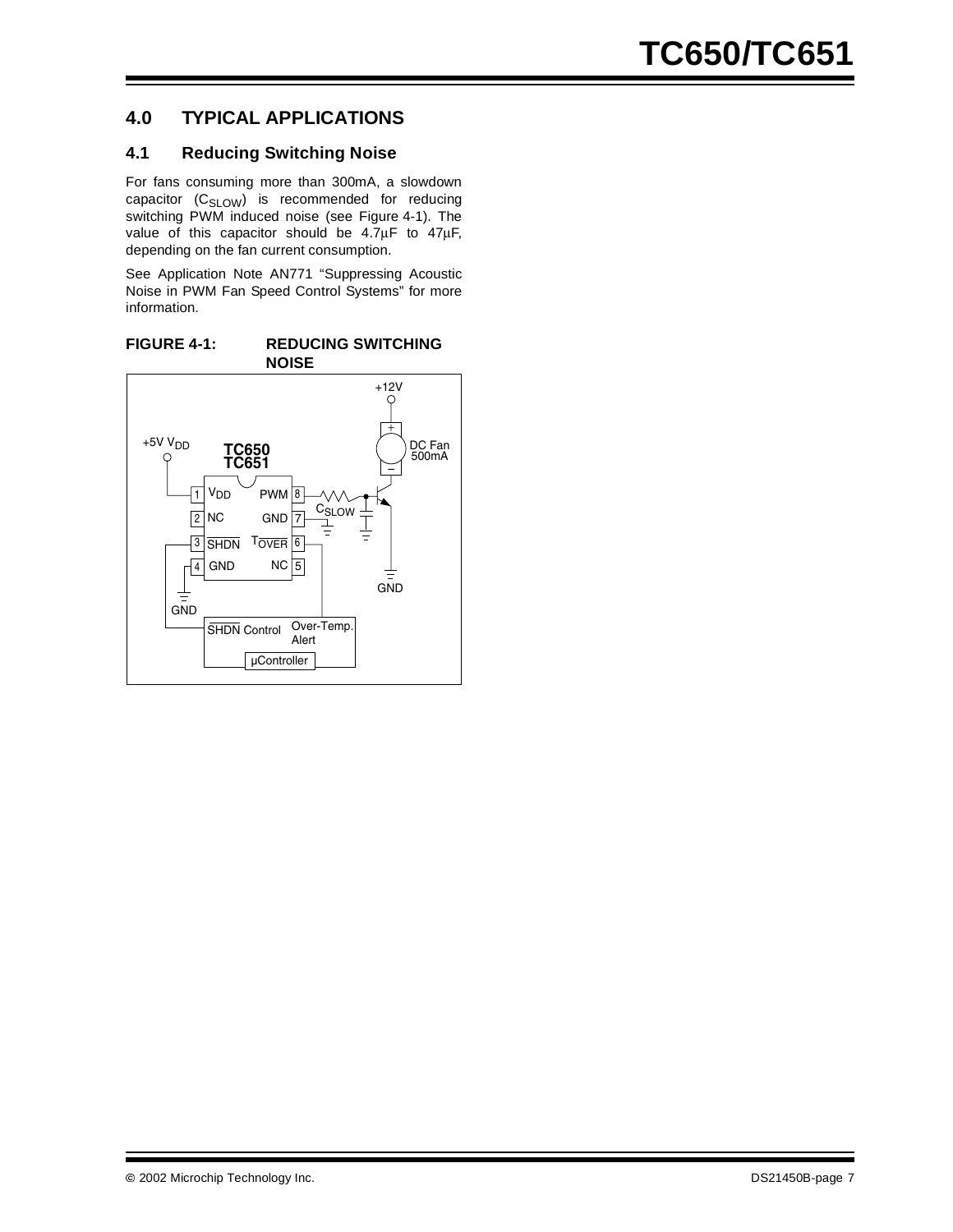#### **5.0 TYPICAL CHARACTERISTICS**

The graphs and tables provided following this note are a statistical summary based on a limited number of samples and are provided for informational purposes only. The performance characteristics listed herein are not tested or guaranteed. In some graphs or tables, the data presented may be outside the specified operating range (e.g., outside specified power supply range) and therefore outside the warranted range

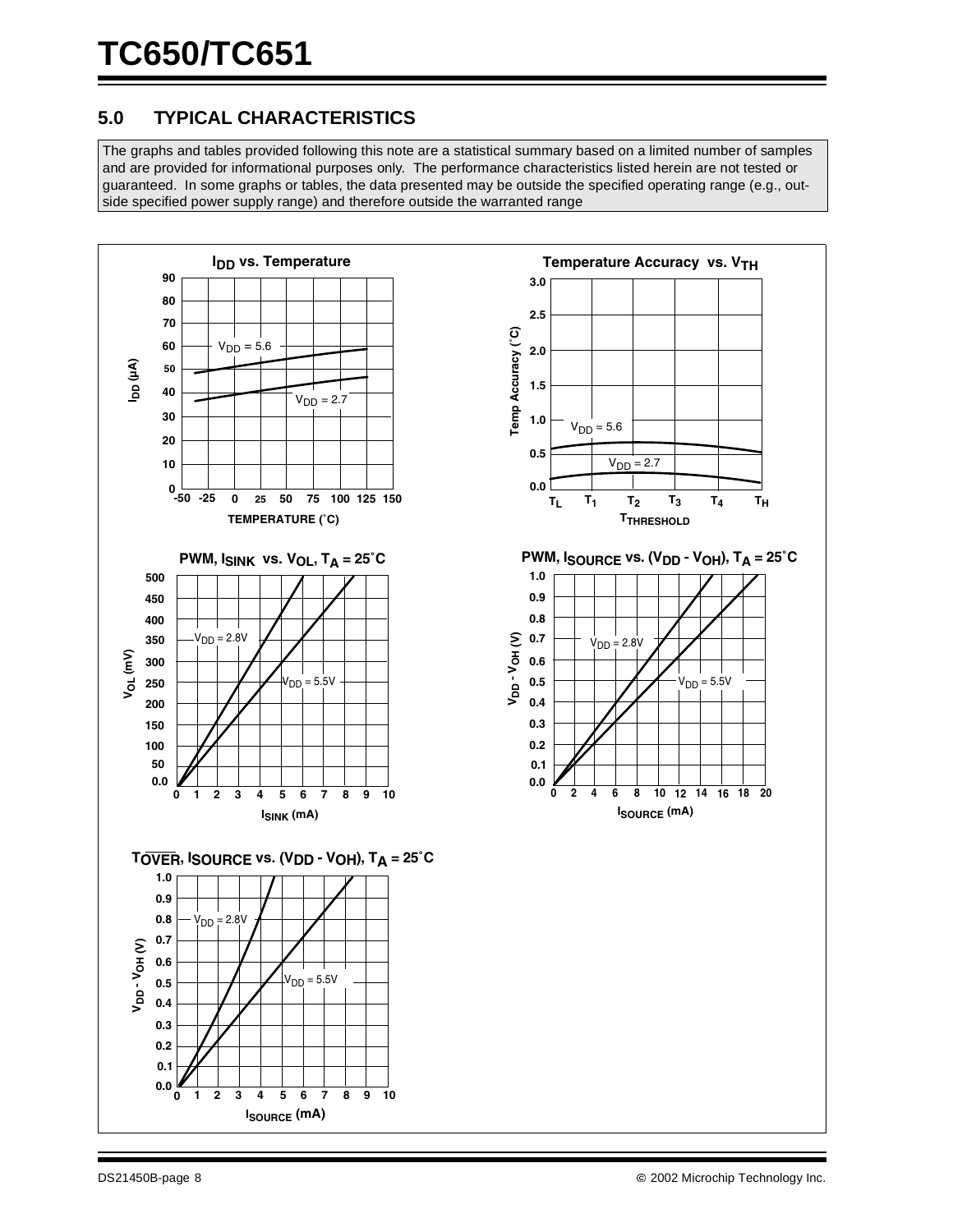#### **6.0 PACKAGING INFORMATION**

#### **6.1 Package Marking Information**

Package marking data not available at this time.

#### **6.2 Taping Form**



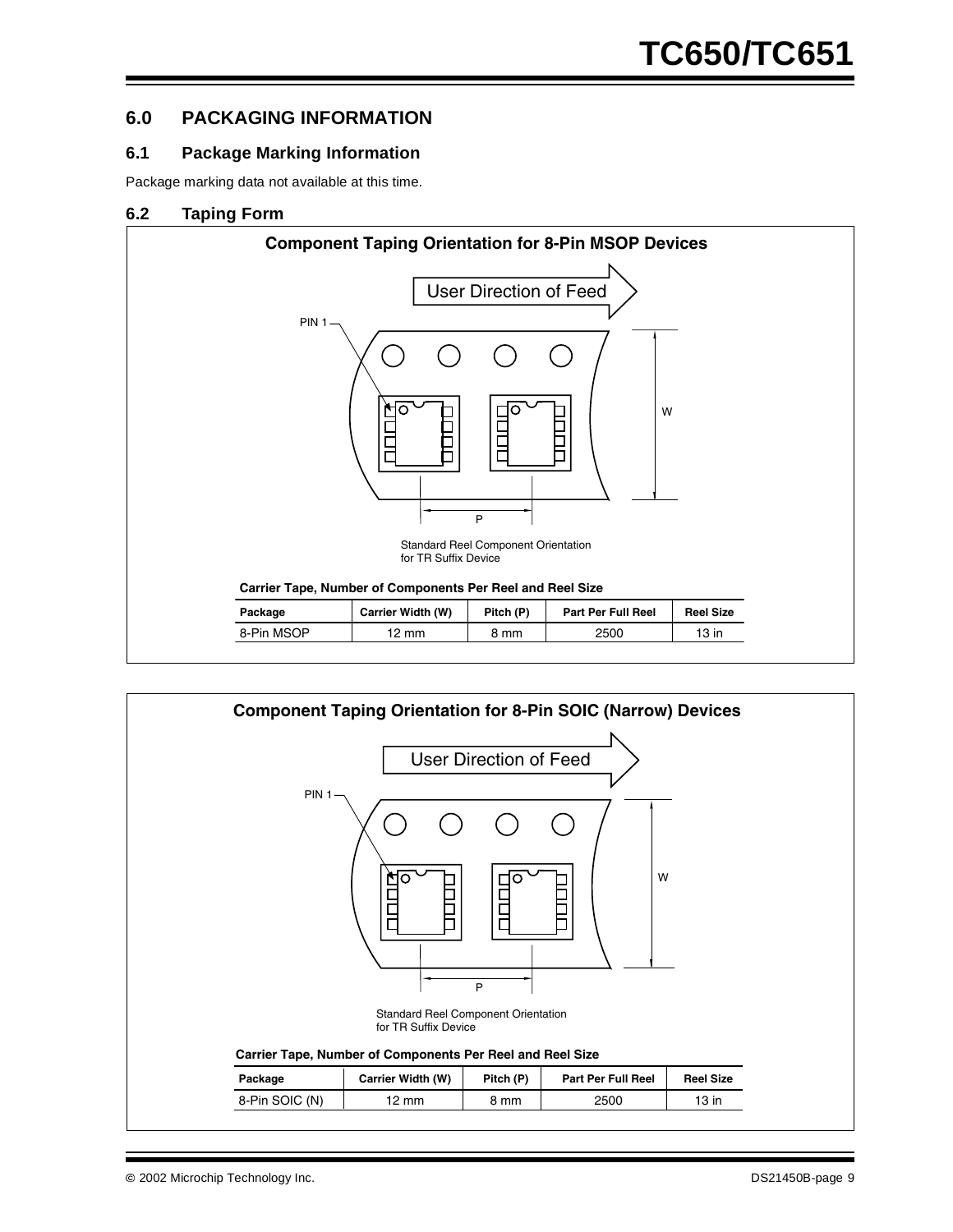#### **6.3 Package Dimensions**



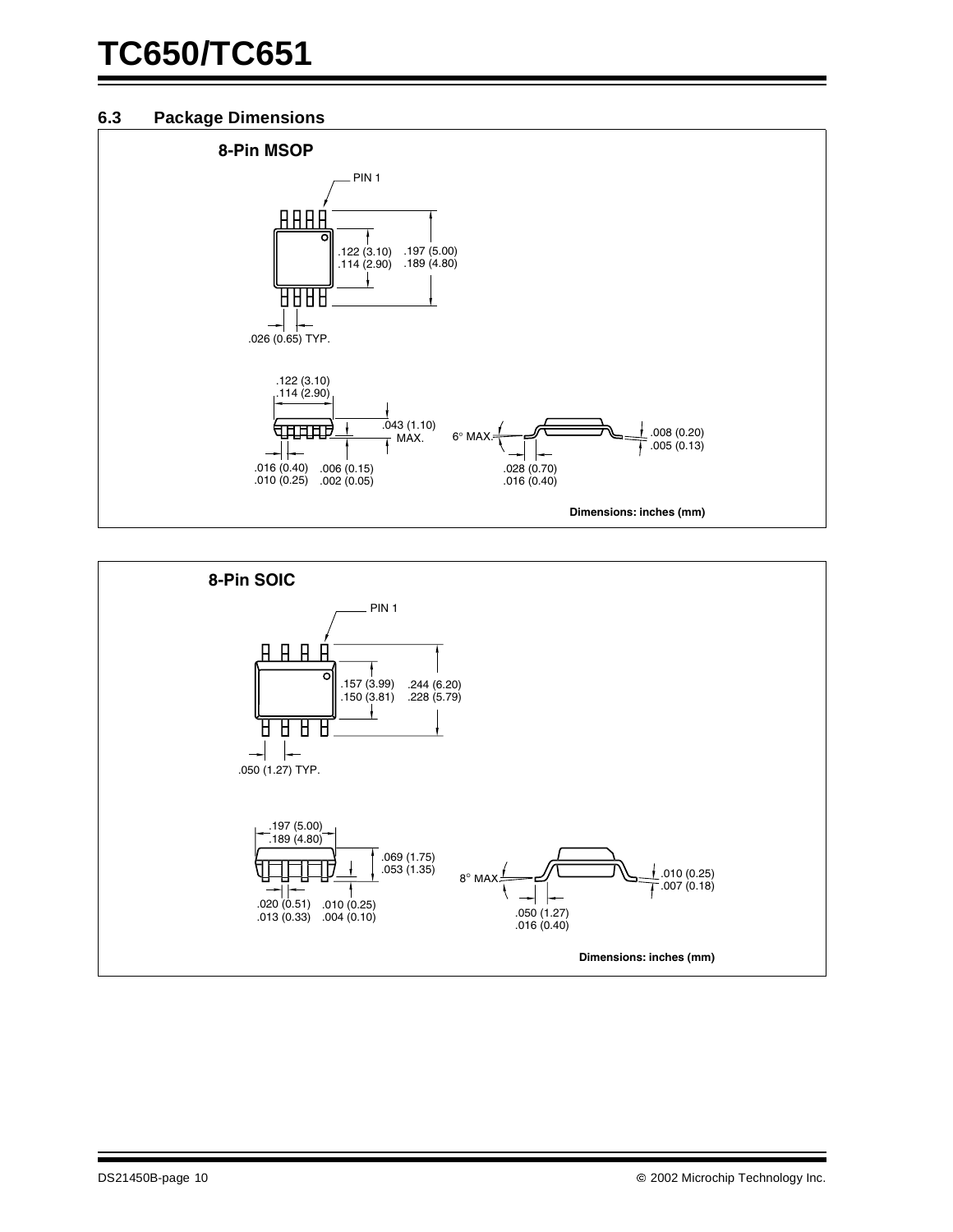#### **SALES AND SUPPORT**

#### **Data Sheets**

Products supported by a preliminary Data Sheet may have an errata sheet describing minor operational differences and recommended workarounds. To determine if an errata sheet exists for a particular device, please contact one of the following:

- 1. Your local Microchip sales office<br>2. The Microchip Corporate Literatu
- 2. The Microchip Corporate Literature Center U.S. FAX: (480) 792-7277<br>3. The Microchip Worldwide Site (www.microchip.com)
- The Microchip Worldwide Site (www.microchip.com)

Please specify which device, revision of silicon and Data Sheet (include Literature #) you are using.

#### **New Customer Notification System**

Register on our web site (www.microchip.com/cn) to receive the most current information on our products.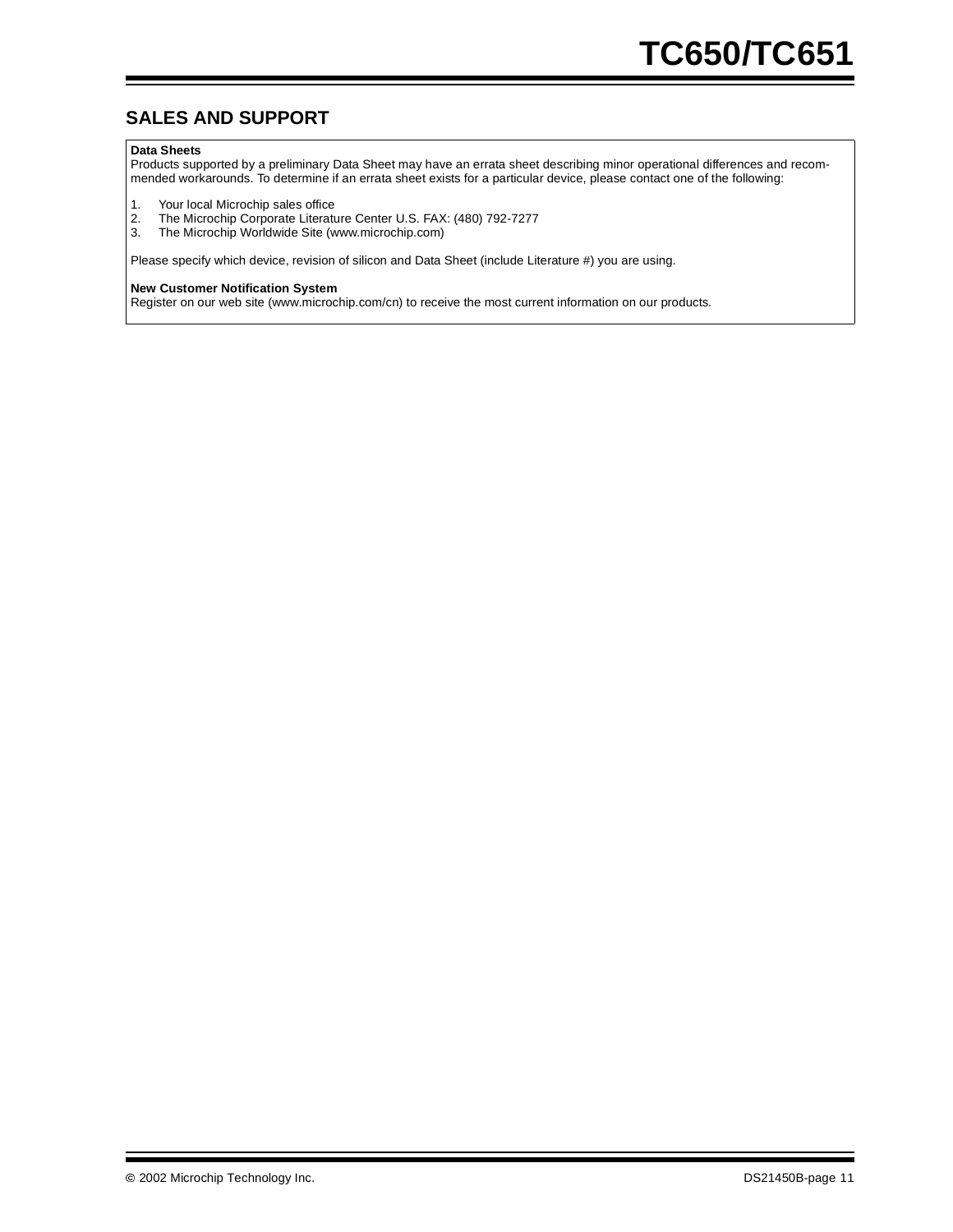## **TC650/TC651**

**NOTES:**

Ξ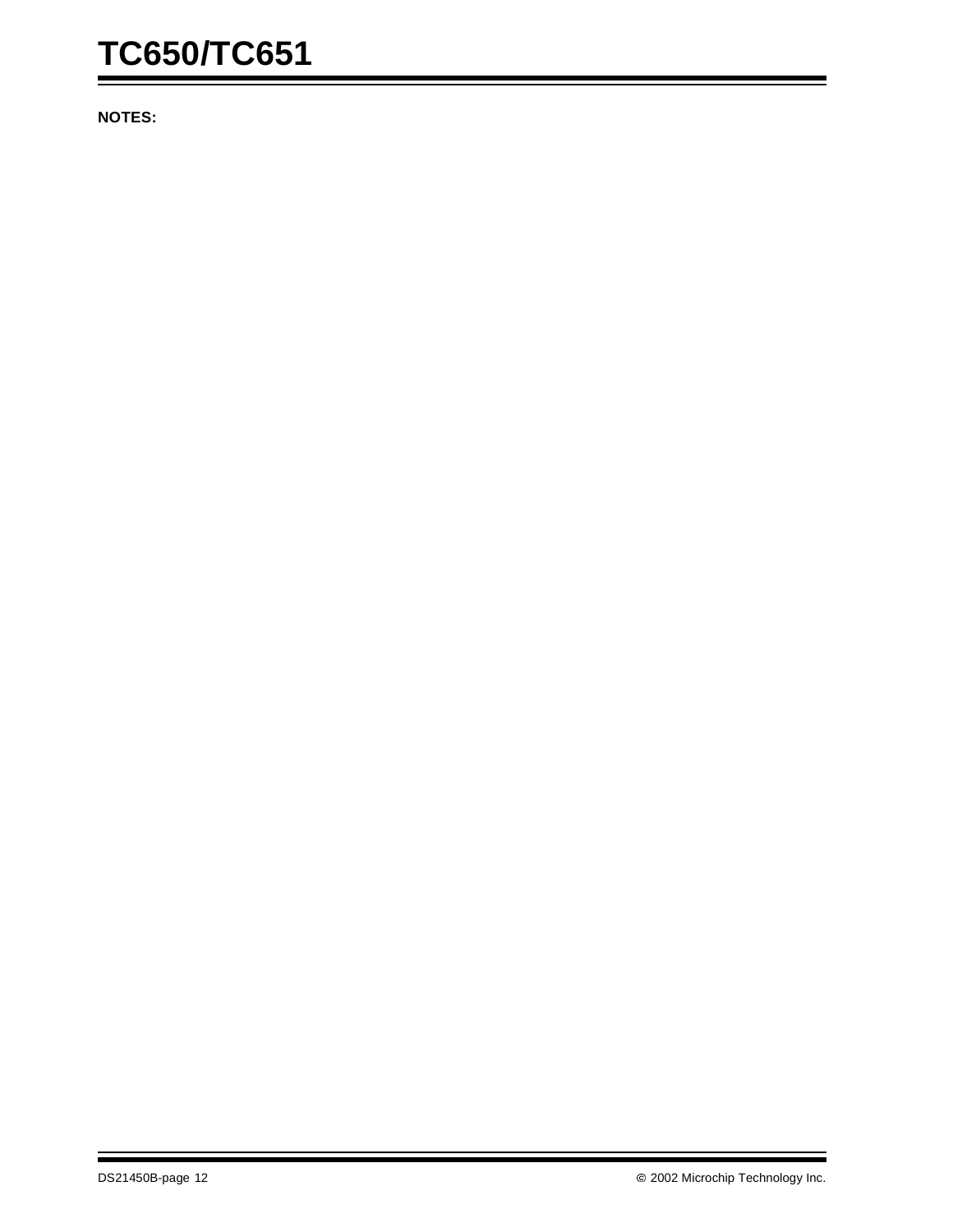Information contained in this publication regarding device applications and the like is intended through suggestion only and may be superseded by updates. It is your responsibility to ensure that your application meets with your specifications. No representation or warranty is given and no liability is assumed by Microchip Technology Incorporated with respect to the accuracy or use of such information, or infringement of patents or other intellectual property rights arising from such use or otherwise. Use of Microchip's products as critical components in life support systems is not authorized except with express written approval by Microchip. No licenses are conveyed, implicitly or otherwise, under any intellectual property rights.

#### **Trademarks**

The Microchip name and logo, the Microchip logo, FilterLab, KEELOQ, microID, MPLAB, PIC, PICmicro, PICMASTER, PICSTART, PRO MATE, SEEVAL and The Embedded Control Solutions Company are registered trademarks of Microchip Technology Incorporated in the U.S.A. and other countries.

dsPIC, ECONOMONITOR, FanSense, FlexROM, fuzzyLAB, In-Circuit Serial Programming, ICSP, ICEPIC, microPort, Migratable Memory, MPASM, MPLIB, MPLINK, MPSIM, MXDEV, PICC, PICDEM, PICDEM.net, rfPIC, Select Mode and Total Endurance are trademarks of Microchip Technology Incorporated in the U.S.A.

Serialized Quick Turn Programming (SQTP) is a service mark of Microchip Technology Incorporated in the U.S.A.

All other trademarks mentioned herein are property of their respective companies.

© 2002, Microchip Technology Incorporated, Printed in the U.S.A., All Rights Reserved.





*Microchip received QS-9000 quality system certification for its worldwide headquarters, design and wafer fabrication facilities in Chandler and Tempe, Arizona in July 1999 and Mountain View, California in March 2002. The Company's quality system processes and procedures are QS-9000 compliant for its PICmicro® 8-bit MCUs, KEELOQ® code hopping devices, Serial EEPROMs, microperipherals, non-volatile memory and analog products. In addition, Microchip's quality system for the design and manufacture of development systems is ISO 9001 certified.*